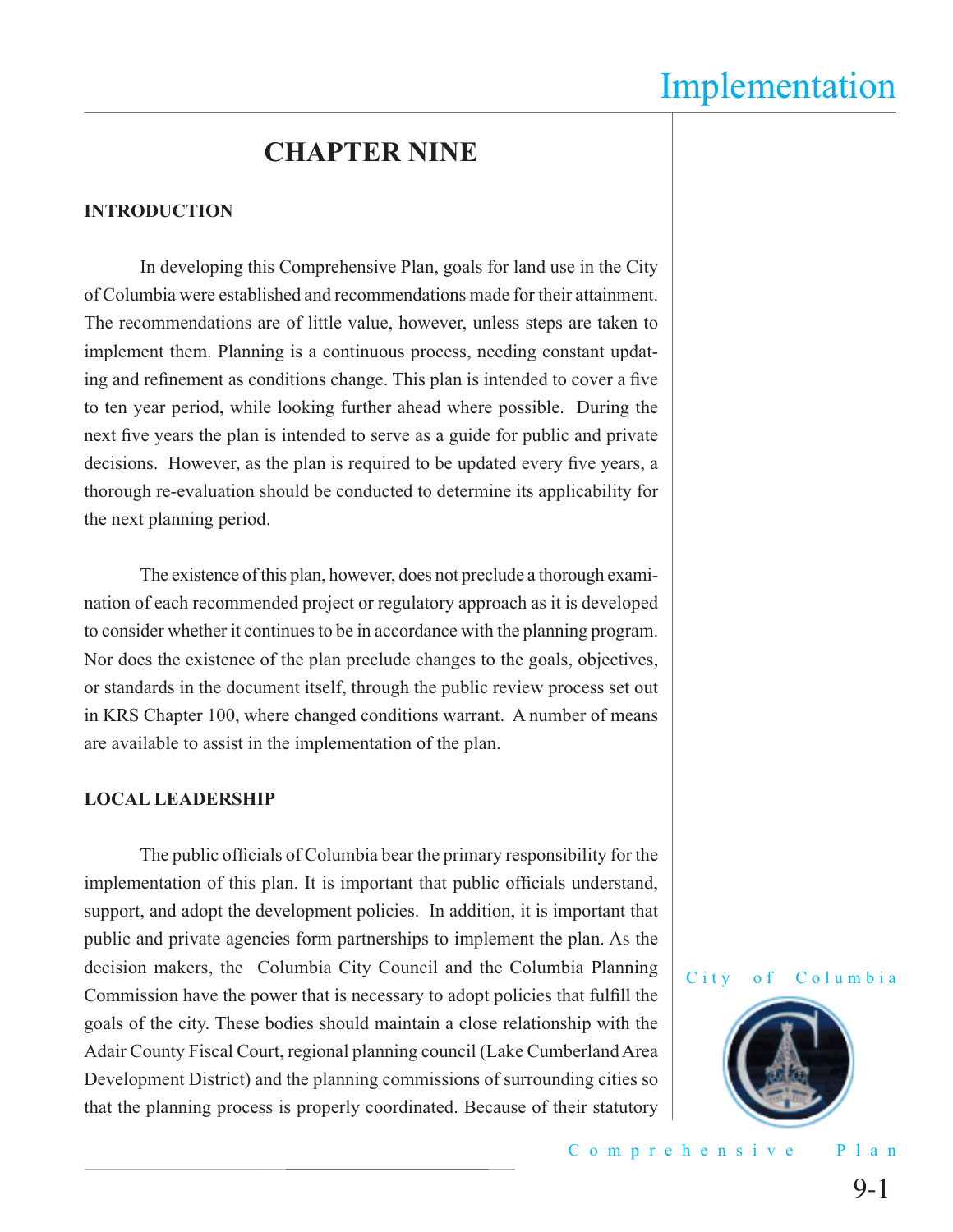role in planning and development review, the planning commission and its staff possess special expertise as well as an overview of development issues and needs within the city. If properly utilized by local elected officials, the planning commission is very well positioned to act both as policy advisor and enforcer of local development policies. In addition, the public should be kept informed of community development plans to solicit input and support for the program.

## **SUBDIVISION REGULATIONS**

 The subdivision of land is the initial step in the process of building a community. Subdivision regulations are locally adopted regulations that serve to govern the conversion of raw land into building sites. The quality of the subdivisions and the standards that are built into them determine the overall form and character of a community. Once land has been divided into blocks and lots, streets built, and utilities are installed, a development pattern is permanently established and unlikely to be changed. For generations the entire community and the individuals who live in the subdivision will be influenced by the quality and character of the subdivision design. Therefore, subdivision regulations applied in advance of development provide a community with its only opportunity to ensure that its new neighborhoods are properly designed and that they enhance the quality of life for the residents.

 Subdivision regulations play a crucial role in establishing development standards for new development. Good standards help assure effective traffic patterns, adequate streets, adequate water pressure for domestic use and fire fighting capacity, adequate provision of sewerage, storm water drainage, appropriate spacing between buildings and between streets and buildings, adequate recreational facilities, and an aesthetically pleasing environment.

 It is recommended that the subdivision regulations be reviewed and updated as necessary after final adoption of the comprehensive plan. In addition, it is important that these regulations be uniformly and regularly enforced by the planning commission. Without enforcement, the regulations have no merit and begin to lose meaning as precedents of non-conformance are established. In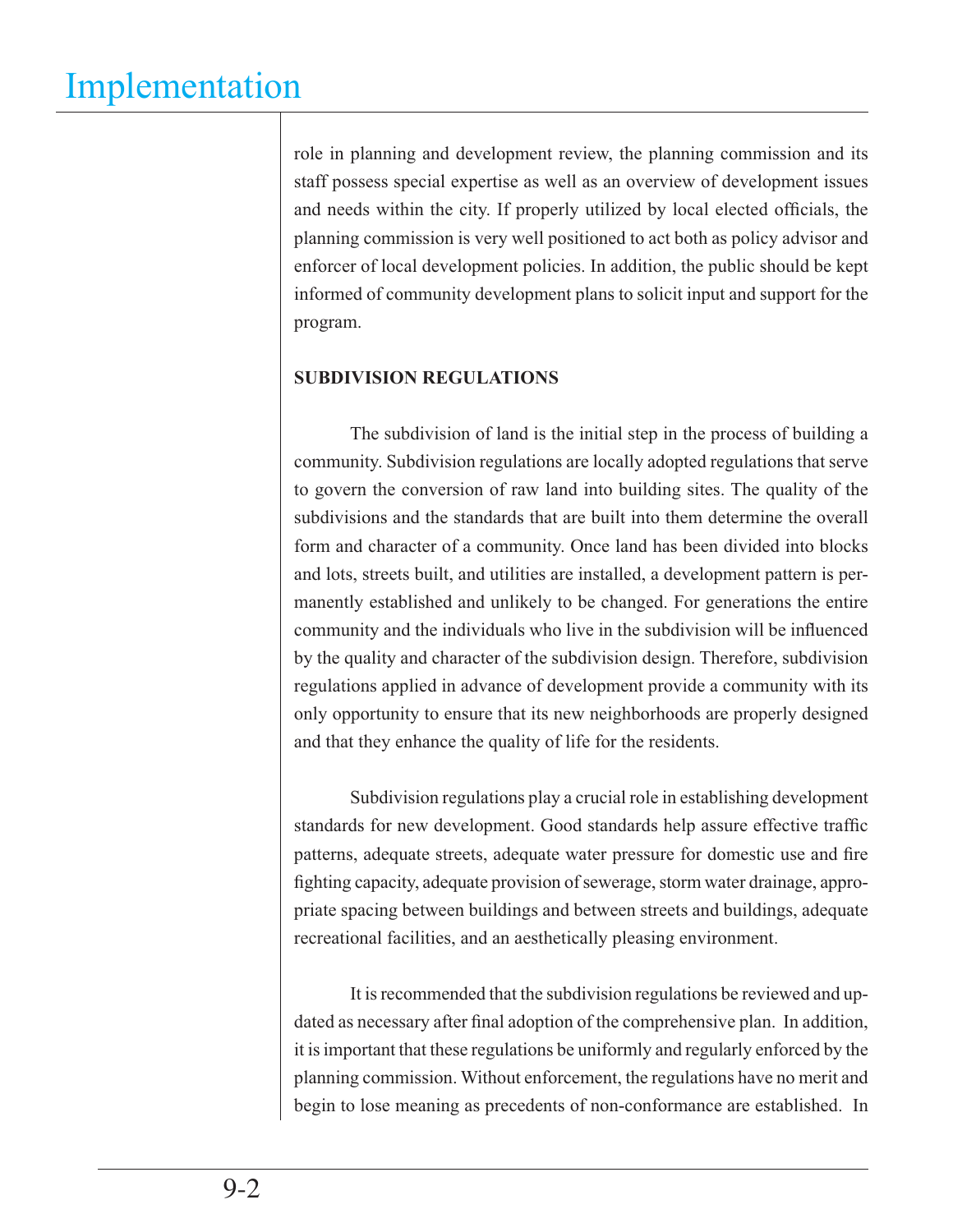## Implementation

addition to regular enforcement, it is also recommended that subdivision and site improvements be inspected regularly in order to ensure that all improvements are being installed in accordance with the subdivision regulations and approved plans. Adair County Fiscal Court adopted subdivision regulations for unincorporated areas in October 2003.

 Other areas that should be addressed are the implementation of access management techniques and landscaping, buffering, tree planting and protection requirements to ensure that all new developments are aesthetically pleasing. Furthermore, the subdivision regulations should be revised to address minimum standards for the creation of open space, greenway corridors and the inclusion of bike paths, walking trails and sidewalks in developments.

#### **ZONING**

 The zoning ordinance is considered to be one of the principal tools for implementing the land use plan. Zoning generally divides the community into exclusive use districts - agricultural, residential, commercial, and industrial - specifying the particular uses that will be allowed in each district. Standards are then set for each district. For example, these standards regulate permitted uses, density of population and structures, lot sizes, percent coverage of lots by buildings, building setbacks and off-street parking. The theory behind separation of uses through zoning is that of protecting property values by preventing incompatible uses from locating next to one another. Zoning implements the land use plan because the use districts are based upon the land development policies established in Chapter 8 of the plan.

 Alternate approaches to strict use separation are also available. Performance standards may be developed to regulate permissible impacts of each land use on neighboring uses and on community services. In theory this would allow any mix of land uses within an area as long as negative impacts on neighboring uses could be controlled. Some of the methods that could be required to control potentially negative impacts could include buffering along property boundaries, special sound proofing of structures and altering traffic patterns on site.

A combination of the above approaches is also possible. Such an ap-





Comprehensive Plan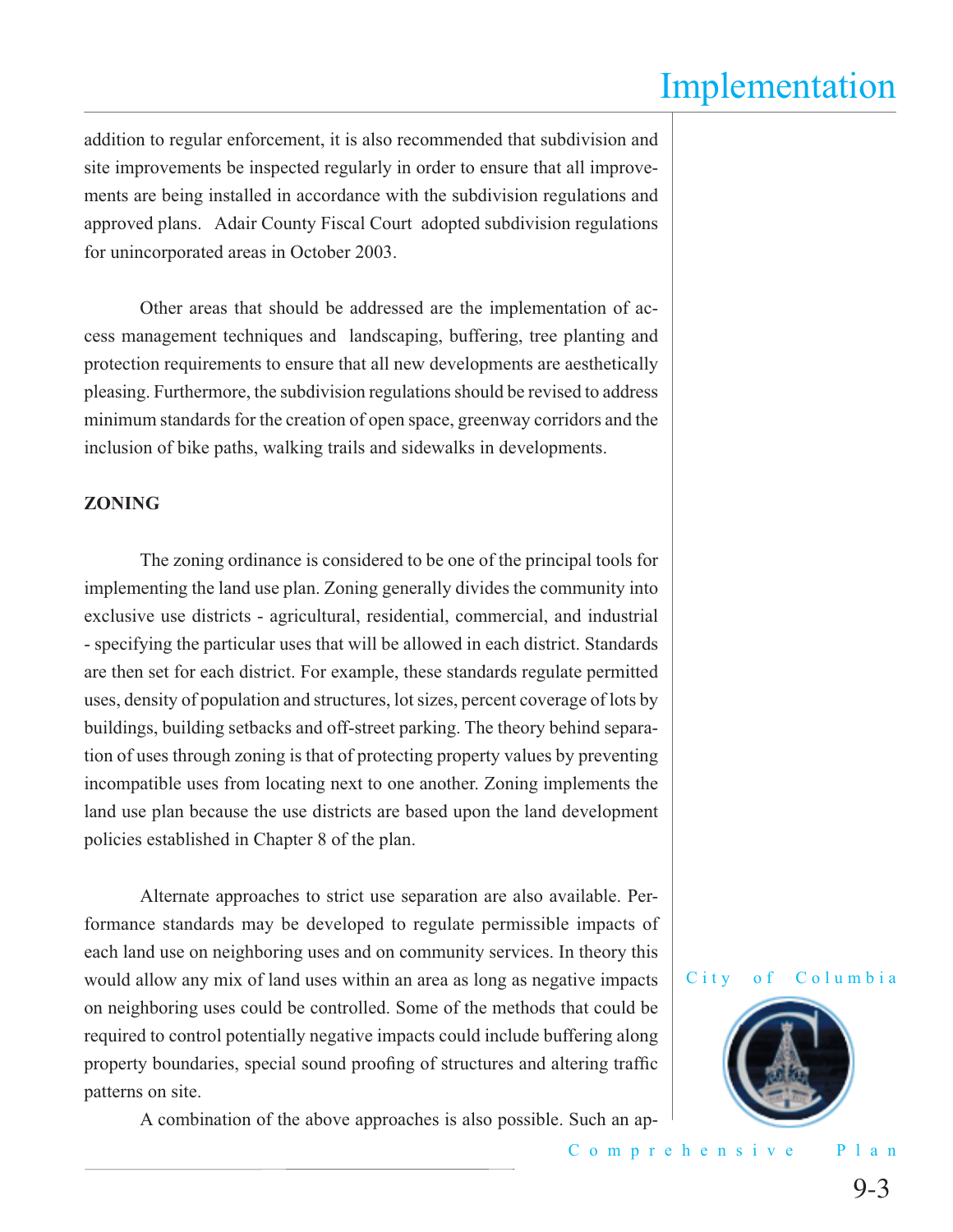proach could include a separation of uses into broad categories, such as residential, commercial, industrial, and agricultural. Within these broad categories, standards could be provided to determine the appropriate type or density of development based on site factors (for example, soils, slope, and drainage characteristics), compatibility with neighboring uses, and availability of needed services (for example, road capacity, availability of central water or sewer, and school capacity).

Upon final adoption of the comprehensive plan, the zoning regulations should be reviewed and updated as necessary to implement the comprehensive plan. In addition, once the final determination is made for the placement of the Columbia By-pass, the planning commission may encourage the city to annex all areas adjacent to the by-pass (or work with the Adair County Fiscal Court for extra-territorial jurisdiction) in order to establish development guidelines and overlay districts in this area. In addition, other potential alternatives for development such as Clustering and Planned Unit Developments should also be addressed. The planning commission may also consider the reinstatement of permitting requirements for the demolition of structures within the city in order to ensure that proposed re-uses of the property are in compliance with city regulations and to ensure that structures are removed in a manner not detrimental to adjacent properties. Finally, uniform and regular enforcement of the zoning ordinance must be established. Procedures and violation notices should be developed in order to process violations in a standard and efficient manner. In addition, education of the county attorney, other local attorneys and officials should be conducted in order to encourage efficient prosecution of offenders. In the future, the planning commission may consider hiring an attorney, on an as-needed basis, to advise them on zoning and subdivision matters.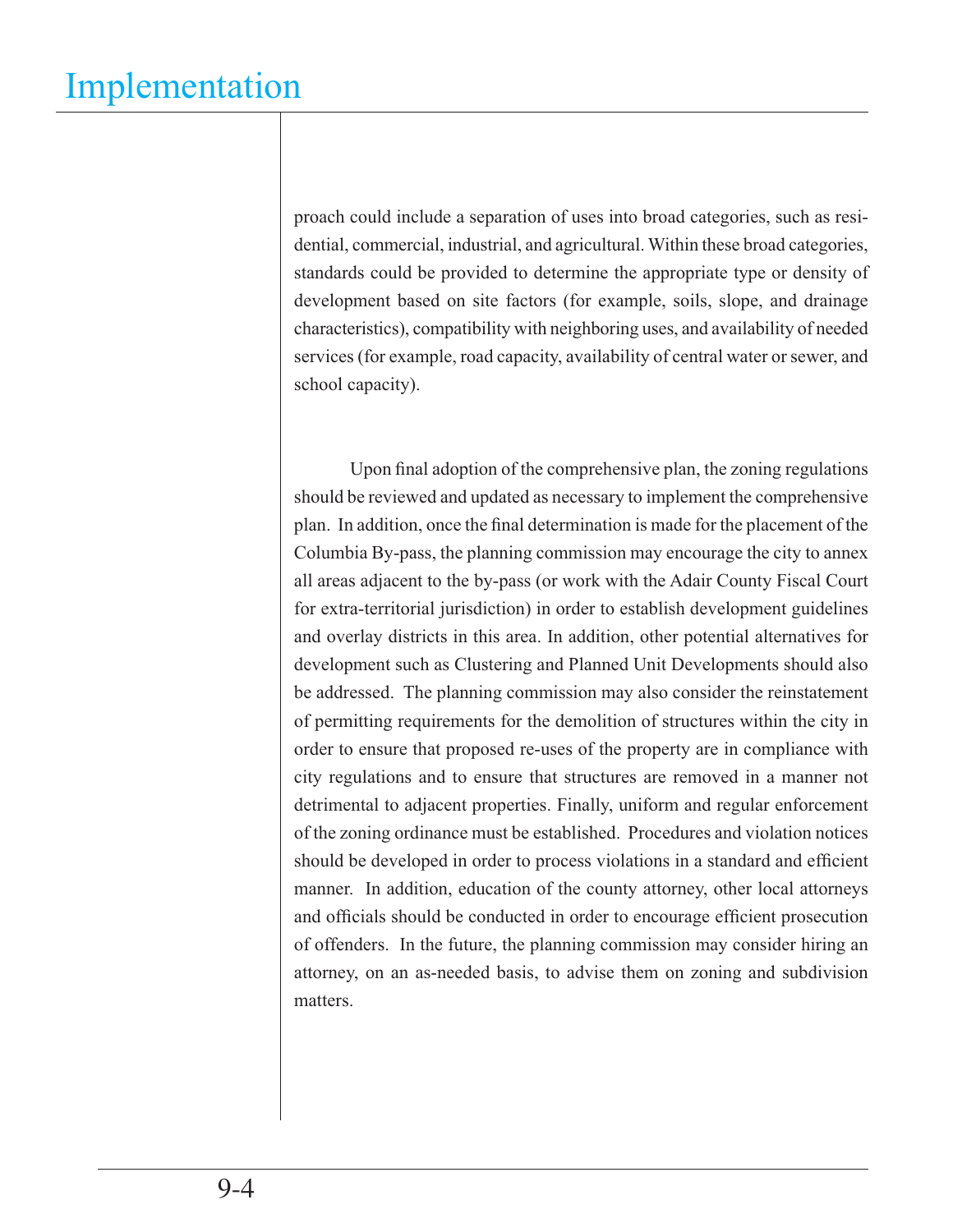### **SITE PLAN REVIEW**

 An important element of any zoning or development regulation ordinance is site plan review. While zoning specifies permitted uses of land, site plan review is the means by which the quality of new development is protected through evaluation of the proposed layout and design. It is also the means by which potentially negative impacts on neighboring uses are controlled. Where more intense uses abut less intense uses, for example a neighborhood shopping center next to a residential area, site plan review is the appropriate tool to evaluate potential noise and traffic impacts. The importance of a professional review of site plans should therefore not be underestimated. It is recommended that the Planning Commission review their current site plan review procedures to determine if additional coordination with other agencies is warranted.

#### **CODE ENFORCEMENT**

 Codes are governmental requirements placed on private uses of land to protect the occupants from the hazards of living and working in unsound, unhealthy, or otherwise dangerous structures or conditions. Building, plumbing, electrical and fire codes provide minimum standards for the construction of both new buildings and the alteration of existing structures. The housing code provides that existing dwellings must be maintained in a safe and sanitary manner. Structures that are considered unfit for human habitation may be condemned and removed. Other regulations, such as health department regulations, provide minimum standards for on site septic installations.

 These codes apply to the community as a whole and are uniform in nature. In some cases the local government may establish its own standards, or the state may dictate a uniform or minimum set of standards for the commonwealth. In order for these codes to be useful an inspection system must be maintained with qualified inspectors enforcing the regulations in the code. Inspectors may be employed by the state to staff district offices or may be locally hired to enforce local codes. At the present time, code enforcement for new construction seems less than adequate. While new commercial structures are inspected, new residential dwellings are not. During the preparation of the





Comprehensive Plan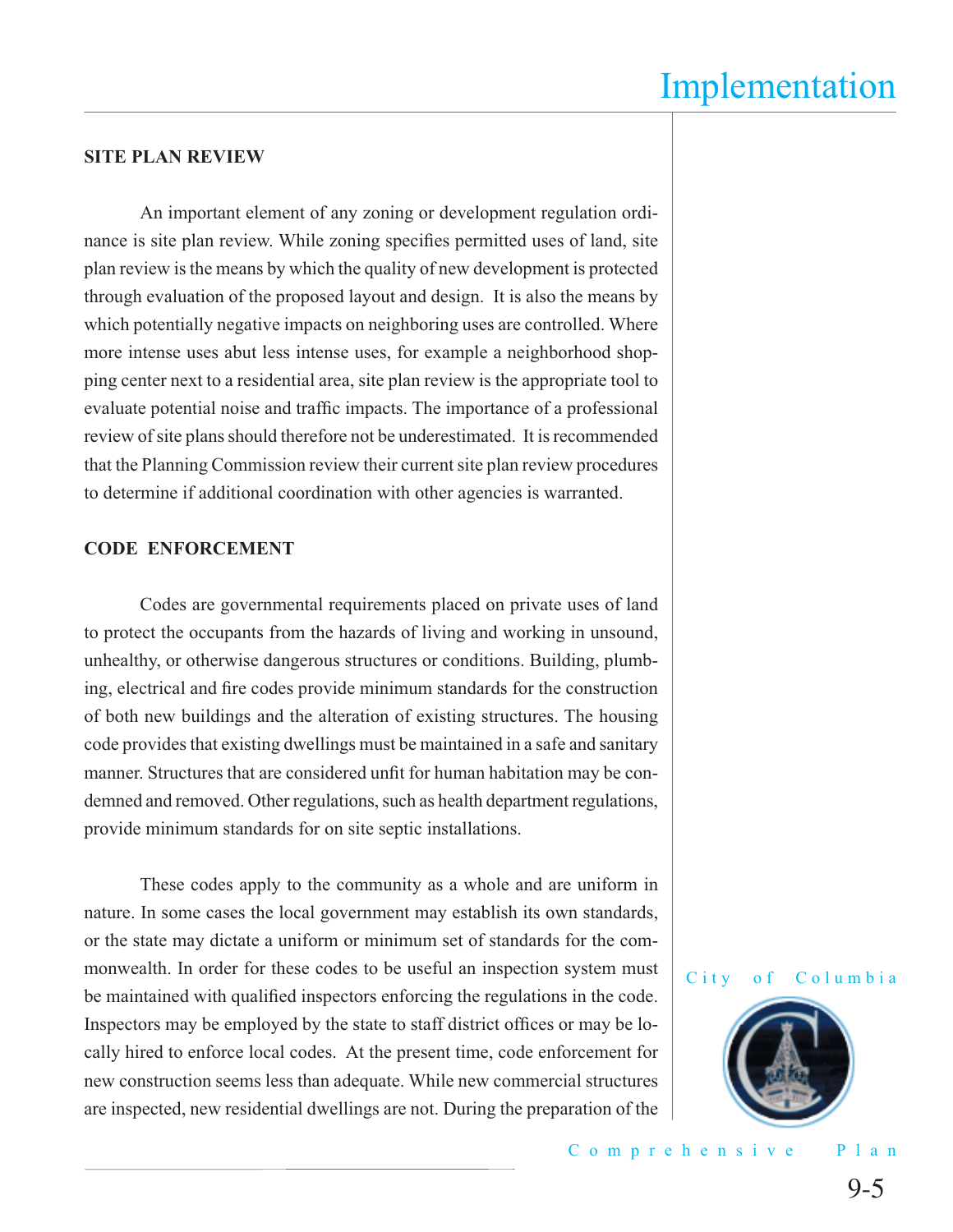# Implementation

land use chapter of the plan, a general visual survey of residential construction in progress revealed that many new homes are not being built to code. It is recommended that the planning commission encourage and/or assist the city in the implementation of a building inspection program for residential dwellings. In addition, the city council may want to consider the adoption of a property maintenance code.

### **ROAD MANAGEMENT PLAN**

 The development of many of the recommended highway improvements in Adair County is dependent primarily on the Kentucky Transportation Cabinet, Department of Highways. However, much responsibility rests on the local units of government. Local agencies must work among themselves and with the Department of Highways to resolve differences with respect to location and features of particular road improvements. Local groups must actively support highway improvements in their areas. They must also be prepared, when required, to provide rights-of-way, for example. Local groups also have the responsibility of helping to maintain the traffic-carrying capacity of major streets and roads by developing good local land use planning practices, subdivision regulations, and zoning ordinances.

 Roads not maintained by the State Department of Highways are maintained by the fiscal court or the cities. The responsibility for making improvements to these roads also rests with local agencies. It is important that a systematic method of inventorying conditions on these roads and scheduling needed maintenance and improvements be established in the form of county and city road management plans. Scheduling should be based on established criteria, such as volume of traffic, severity of need, and the like. In addition, the plan should be integrated into a multi-year capital improvements program for the county and cities. At the present time, no systematic road management plan is in effect in Columbia. It is recommended that the City conduct and maintain an inventory of all roads and their structural conditions and develop a specific long term maintenance and improvement plan. The City should also work with Adair County to address county streets immediately adjacent to the city which are undersized, unpaved and in very poor condition. Scheduled road improvements should also be coordinated with needed utility improvements in order to maximize efficiency and lower infrastructure improvement costs.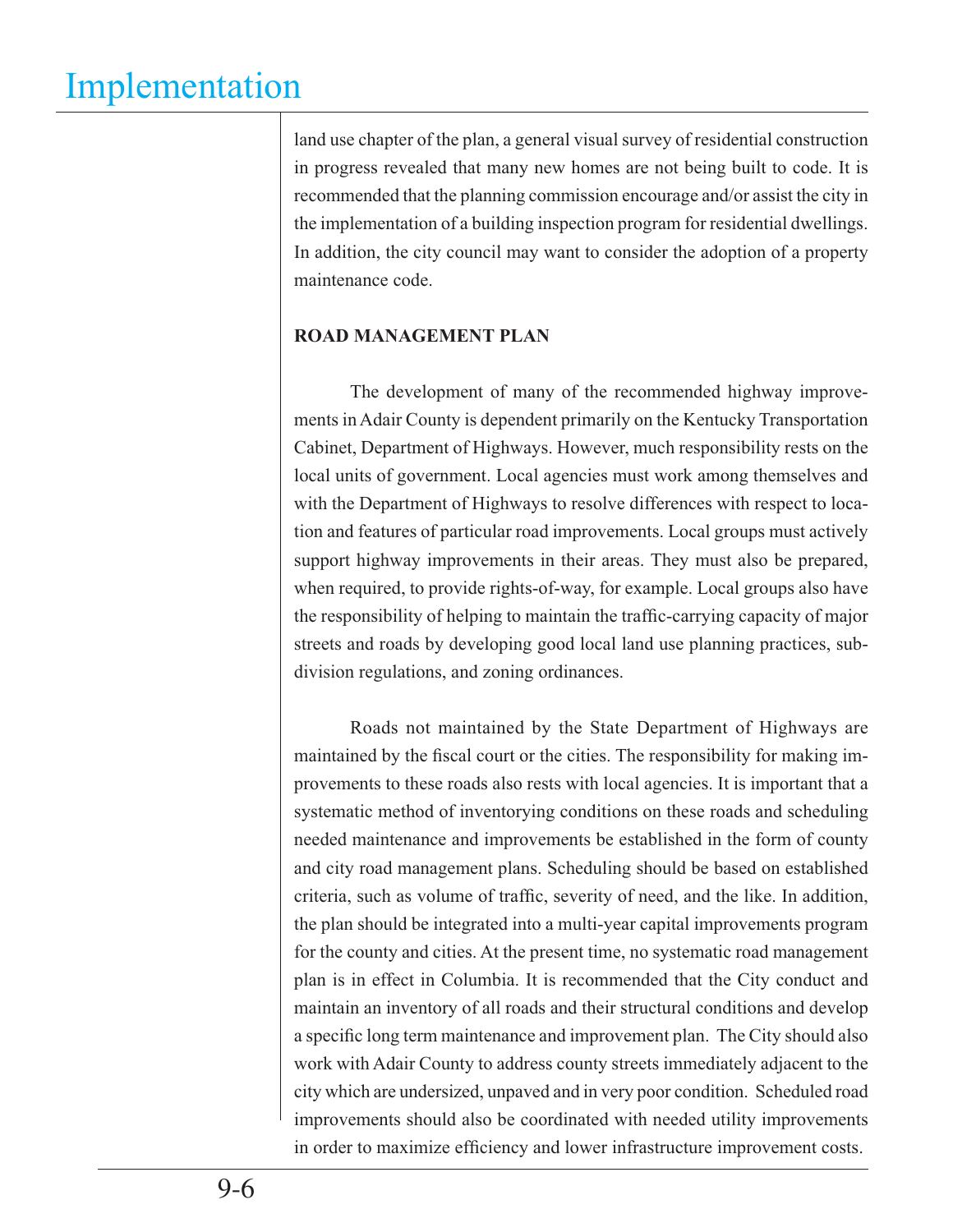#### **PUBLIC IMPROVEMENTS PROGRAM AND CAPITAL BUDGET**

 A capital improvements budget is the method used by governmental units for scheduling the financing of a public improvements program which can be realized during a definite period of time, normally five to six years, on a systematic basis. This budget contains detailed improvement proposals including cost estimates. It should also be carefully coordinated with the financial resources and debt service structures of the community.

The first year of a capital budget should be adopted by the governing body as a part of its annual budget. The capital budget should be reviewed annually and extended for one year with the nearest year being adopted as the current annual budget.

#### **PUBLIC PARTICIPATION**

 Community acceptance and cooperation is essential to the success of public programs, policies and implementation of the comprehensive plan. The ideas and support of local civic clubs, neighborhoods groups and community clubs, private citizens, business and industrial leaders should be utilized in the development of plans, policies and programs. A large part of achieving successful citizen participation is through a public education program designed to permit a two way flow if information between the citizens and the planning commission, county, and city. Methods for increasing public education on various issues include newspaper articles, a city newsletter and the ample provision of public forums on important issues. Experience has shown that such a public information program provides a valuable sounding board from which valid suggestions and criticisms usually result.

 Another method of increasing public participation, is to appoint advisory committees to consider various city projects. However, in order to be effective, such committees should represent a wide range of citizens and variety community interests. Diverse committees often produce innovative ideas, approaches and methods to achieve city goals.

#### City of Columbia